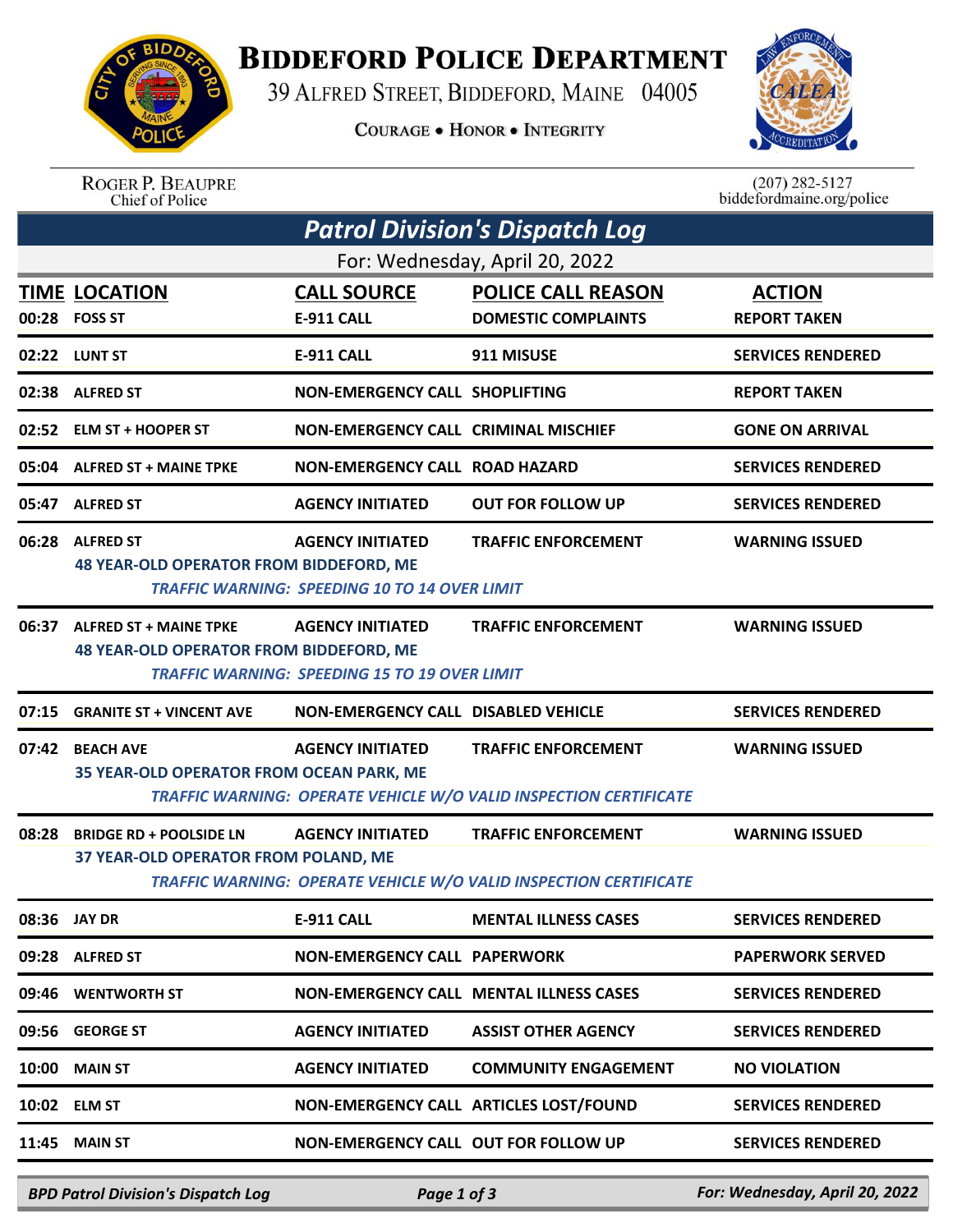|       | <b>TIME LOCATION</b><br>12:03 HILL ST                                                                        | <b>CALL SOURCE</b><br><b>NON-EMERGENCY CALL TRESPASSING</b>                      | <b>POLICE CALL REASON</b>                             | <b>ACTION</b><br><b>SERVICES RENDERED</b> |
|-------|--------------------------------------------------------------------------------------------------------------|----------------------------------------------------------------------------------|-------------------------------------------------------|-------------------------------------------|
|       | 12:12 BOULDER WAY                                                                                            | <b>WALK-IN AT STATION</b>                                                        | <b>VEHICLE CRASH - POLICE ONLY</b>                    | <b>REPORT TAKEN</b>                       |
|       | 12:59 LEON ST                                                                                                | <b>AGENCY INITIATED</b>                                                          | <b>CODES ENFORCEMENT</b>                              | <b>SERVICES RENDERED</b>                  |
|       | 13:08 MAY ST                                                                                                 | <b>NON-EMERGENCY CALL SUSPICION</b>                                              |                                                       | <b>SERVICES RENDERED</b>                  |
| 13:27 | <b>BOULDER WAY</b>                                                                                           | <b>AGENCY INITIATED</b>                                                          | <b>OUT FOR FOLLOW UP</b>                              | <b>SERVICES RENDERED</b>                  |
| 13:29 | <b>PIKE ST</b>                                                                                               | NON-EMERGENCY CALL ASSIST OTHER AGENCY                                           |                                                       | <b>NO ACTION REQUIRED</b>                 |
|       | 13:44 WENTWORTH ST                                                                                           | <b>NON-EMERGENCY CALL SUSPICION</b>                                              |                                                       | <b>SERVICES RENDERED</b>                  |
| 13:47 | <b>MAINE TPKE</b>                                                                                            | <b>NON-EMERGENCY CALL BOLO</b>                                                   |                                                       | <b>NEGATIVE CONTACT</b>                   |
|       | 13:52 EDWARDS AVE                                                                                            | <b>E-911 CALL</b>                                                                | <b>VEHICLE CRASH - POLICE ONLY</b>                    | <b>STATE FORM TAKEN</b>                   |
| 14:29 | <b>GREENFIELD LN</b>                                                                                         | <b>AGENCY INITIATED</b>                                                          | <b>ANIMAL COMPLAINT</b>                               | <b>NEGATIVE CONTACT</b>                   |
|       | 14:42 ELM ST + ALFRED ST                                                                                     | <b>E-911 CALL</b>                                                                | <b>VEHICLE CRASH - POLICE ONLY</b>                    | <b>REPORT TAKEN</b>                       |
| 14:46 | <b>OAK RIDGE RD</b>                                                                                          | <b>AGENCY INITIATED</b>                                                          | <b>ANIMAL COMPLAINT</b>                               | <b>SERVICES RENDERED</b>                  |
| 14:50 | <b>BACON ST</b>                                                                                              | <b>WALK-IN AT STATION</b>                                                        | <b>ARTICLES LOST/FOUND</b>                            | <b>NEGATIVE CONTACT</b>                   |
| 15:07 | <b>BEACH HOUSE LN</b>                                                                                        | <b>AGENCY INITIATED</b>                                                          | <b>COMMUNITY ENGAGEMENT</b>                           | <b>NO VIOLATION</b>                       |
| 15:40 | <b>MAIN ST</b>                                                                                               | <b>NON-EMERGENCY CALL BURGLARY</b>                                               |                                                       | <b>REPORT TAKEN</b>                       |
| 15:45 | <b>HAZEL ST</b>                                                                                              | <b>NON-EMERGENCY CALL SEX OFFENSES</b>                                           |                                                       | <b>REPORT TAKEN</b>                       |
| 16:23 | <b>ELM ST + FOREST ST</b><br>54 YEAR-OLD OPERATOR FROM LYMAN, ME                                             | <b>AGENCY INITIATED</b><br><b>TRAFFIC WARNING: SPEEDING 10-14 MPH OVER LIMIT</b> | <b>TRAFFIC ENFORCEMENT</b>                            | <b>WARNING ISSUED</b>                     |
|       | 16:42 MIDDLE ST                                                                                              | <b>E-911 CALL</b>                                                                | 911 MISUSE                                            | <b>SERVICES RENDERED</b>                  |
|       | 16:47 POOL ST<br>DEFENDANT: SCOTT L BOODY  AGE: 56  RESIDENT OF: DAYTON, ME<br><b>CHARGE: WARRANT ARREST</b> | <b>WALK-IN AT STATION</b>                                                        | <b>THEFT</b>                                          | <b>ARREST(S) MADE</b>                     |
|       | 17:01 BARRA RD                                                                                               | <b>AGENCY INITIATED</b>                                                          | <b>OUT FOR FOLLOW UP</b>                              | <b>SERVICES RENDERED</b>                  |
|       | 17:03 LEON ST                                                                                                | <b>AGENCY INITIATED</b>                                                          | <b>OUT FOR FOLLOW UP</b>                              | <b>NEGATIVE CONTACT</b>                   |
|       | 17:03 ALFRED ST                                                                                              |                                                                                  | <b>NON-EMERGENCY CALL VEHICLE CRASH - POLICE ONLY</b> | <b>STATE FORM TAKEN</b>                   |
|       | 17:06 JEFFERSON ST                                                                                           | NON-EMERGENCY CALL OUT FOR FOLLOW UP                                             |                                                       | <b>SERVICES RENDERED</b>                  |
|       | 17:19 ALFRED ST + PORTER ST                                                                                  | <b>E-911 CALL</b>                                                                | <b>VEHICLE CRASH - POLICE ONLY</b>                    | <b>REPORT TAKEN</b>                       |
| 17:45 | <b>GOOCH ST</b>                                                                                              | <b>E-911 CALL</b>                                                                | <b>CRIMINAL MISCHIEF</b>                              | <b>REPORT TAKEN</b>                       |
|       | 17:52 ACORN ST                                                                                               | <b>E-911 CALL</b>                                                                | 911 MISUSE                                            | <b>NEGATIVE CONTACT</b>                   |
|       | 18:14 TIBBETTS AVE                                                                                           | <b>E-911 CALL</b>                                                                | <b>JUVENILE OFFENSES</b>                              | <b>TRANSPORT TO HOSPITAL</b>              |